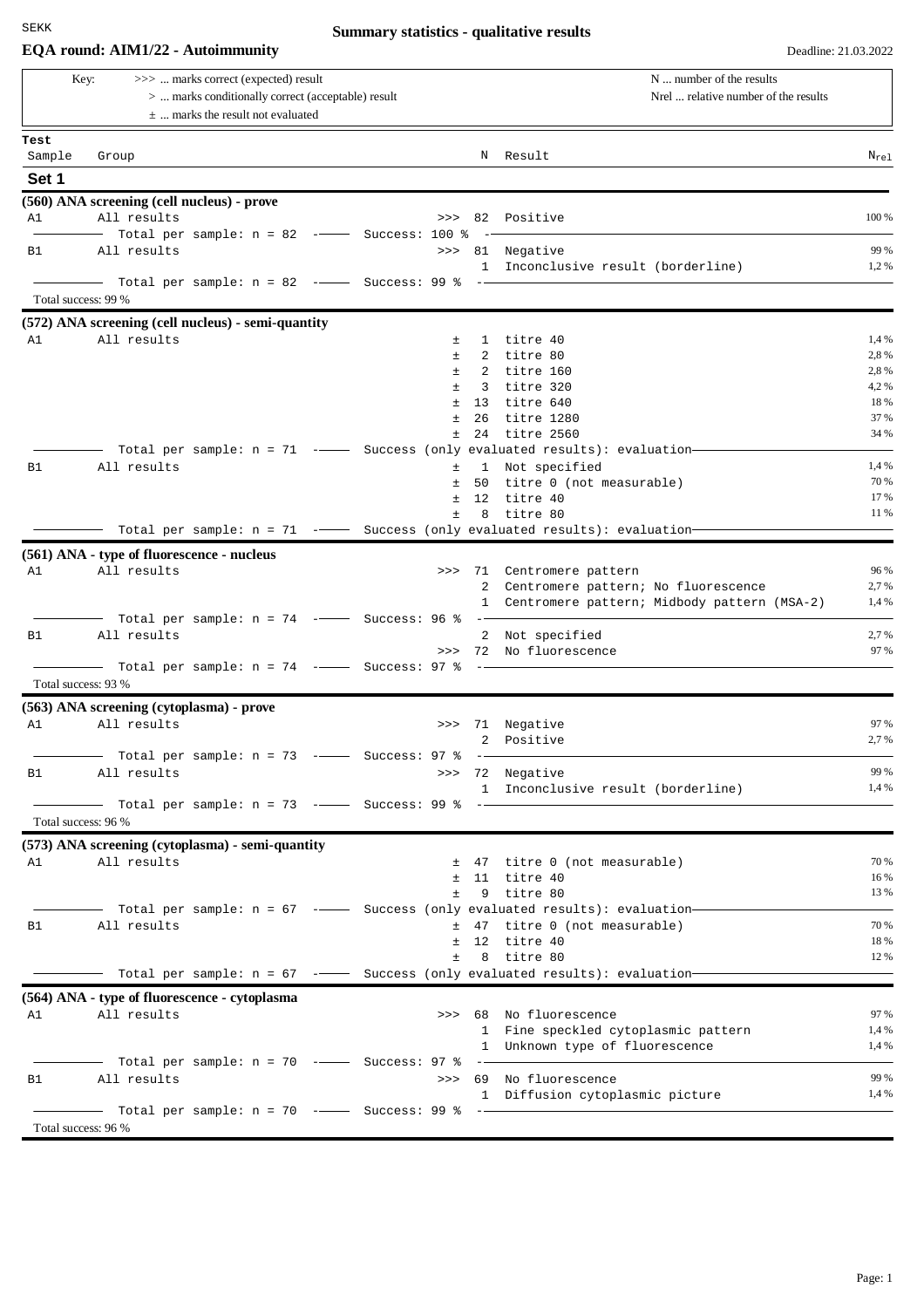# **Summary statistics - qualitative results**

|                 | <b>EQA</b> round: AIM1/22 - Autoimmunity                                                      |                     |                                                                                                                       | Deadline: 21.03.2022 |
|-----------------|-----------------------------------------------------------------------------------------------|---------------------|-----------------------------------------------------------------------------------------------------------------------|----------------------|
| Test            |                                                                                               |                     |                                                                                                                       |                      |
| Sample<br>Set 2 | Group                                                                                         |                     | N Result                                                                                                              | $N_{re1}$            |
|                 | (565) ANCA imunofluorescence - prove                                                          |                     |                                                                                                                       |                      |
| A2              | All results                                                                                   |                     | >>> 64 Positive                                                                                                       | 100 %                |
|                 | $-$ Total per sample: $n = 64$ - $-$ Success: 100 %                                           |                     |                                                                                                                       |                      |
| B2              | All results                                                                                   |                     | >>> 64 Negative                                                                                                       | 100 %                |
|                 | Total success: 100 %                                                                          |                     |                                                                                                                       |                      |
|                 | $(574)$ ANCA IF (ethanol) - semi-quantity                                                     |                     |                                                                                                                       |                      |
| A2              | All results                                                                                   | 土                   | 4 titre 20                                                                                                            | 7,5 %                |
|                 |                                                                                               | $\pm$               | 7 titre 80                                                                                                            | 13 %                 |
|                 |                                                                                               | $\pm$<br>$\pm$      | 17 titre 160<br>14 titre 320                                                                                          | 32 %<br>26 %         |
|                 |                                                                                               | $\pm$               | 10 titre 640                                                                                                          | 19 %                 |
|                 |                                                                                               | $\pm$               | 1 titre 1280                                                                                                          | 1,9 %                |
| B2              | - Total per sample: n = 53 ----- Success (only evaluated results): evaluation-<br>All results |                     | ± 41 titre 0 (not measurable)                                                                                         | 77 %                 |
|                 |                                                                                               |                     | $±$ 12 titre 20                                                                                                       | 23 %                 |
|                 |                                                                                               |                     | Total per sample: $n = 53$ --- Success (only evaluated results): evaluation-                                          |                      |
|                 | $(578)$ ANCA IF (formalin) - semi-quantity                                                    |                     |                                                                                                                       |                      |
| A2              | All results                                                                                   | 土<br>$\pm$          | 1 Not specified                                                                                                       | 2,0 %<br>5,9 %       |
|                 |                                                                                               | $\pm$               | 3 titre 20<br>3 titre 80                                                                                              | 5,9 %                |
|                 |                                                                                               | $\pm$               | 11 titre 160                                                                                                          | 22 %                 |
|                 |                                                                                               | $\pm$<br>23         | titre 320                                                                                                             | 45 %                 |
|                 |                                                                                               | $\pm$<br>8<br>$\pm$ | titre 640<br>2 titre 1280                                                                                             | 16 %<br>3,9 %        |
|                 | —  Total per sample: n = 51  -——  Success (only evaluated results): evaluation—               |                     |                                                                                                                       |                      |
| B2              | All results                                                                                   |                     | ± 40 titre 0 (not measurable)                                                                                         | 78 %                 |
|                 |                                                                                               |                     | $±$ 11 titre 20<br>Total per sample: $n = 51$ - Success (only evaluated results): evaluation-                         | 22 %                 |
|                 | (566) ANCA - type of fluorescence                                                             |                     |                                                                                                                       |                      |
| A2              | All results                                                                                   |                     | >>> 62 Cytoplasmic granular fluorescence                                                                              | 100 %                |
|                 | $-$ Total per sample: n = 62 - $-$ Success: 100 %                                             |                     | <u> 1989 - Andrea Albert III, populație de la provincia de la provincia de la provincia de la provincia de la pro</u> |                      |
| B <sub>2</sub>  | All results<br>Total per sample: n = 62 -- Success: 100 % -                                   |                     | >>> 62 No fluorescence                                                                                                | 100 %                |
|                 | Total success: 100 %                                                                          |                     |                                                                                                                       |                      |
|                 | (569) anti-myeloperoxidase                                                                    |                     |                                                                                                                       |                      |
| A2              | All results                                                                                   |                     | >>> 73 Negative                                                                                                       | 100 %                |
|                 |                                                                                               |                     |                                                                                                                       |                      |
| B <sub>2</sub>  | All results<br>Total per sample: n = 73 -- Success: 100 % --                                  |                     | >>> 73 Negative                                                                                                       | 100 %                |
|                 | Total success: 100 %                                                                          |                     |                                                                                                                       |                      |
|                 | $(570)$ anti-proteinase III                                                                   |                     |                                                                                                                       |                      |
|                 | A2 All results                                                                                |                     | 1 Negative                                                                                                            | 1,4 %                |
|                 |                                                                                               |                     | 1 Inconclusive result (borderline)                                                                                    | 1,4 %<br>97 %        |
|                 |                                                                                               |                     | >>> 71 Positive                                                                                                       |                      |
| B <sub>2</sub>  | All results                                                                                   |                     | >>> 73 Negative                                                                                                       | 100 %                |
|                 |                                                                                               |                     |                                                                                                                       |                      |
|                 | Total success: 97 %                                                                           |                     |                                                                                                                       |                      |
| Set 3           |                                                                                               |                     |                                                                                                                       |                      |
|                 | (580) Anti-ENA/SS-A/Ro-60<br>A3 All results                                                   |                     |                                                                                                                       | 1,3 %                |
|                 |                                                                                               |                     | 1 Negative<br>>>> 79 Positive                                                                                         | 99 %                 |
|                 | Total per sample: $n = 80$ --- Success: 99 % --                                               |                     |                                                                                                                       |                      |
| B <sub>3</sub>  | All results                                                                                   |                     | >>> 79 Negative                                                                                                       | 99 %                 |
|                 |                                                                                               |                     | 1 Positive                                                                                                            | 1,3 %                |
|                 | Total success: 99 %                                                                           |                     |                                                                                                                       |                      |
|                 | (581) Anti-ENA/SS-B/La                                                                        |                     |                                                                                                                       |                      |
| A3              | All results                                                                                   |                     | >>> 80 Positive                                                                                                       | 100 %                |
|                 | - Total per sample: $n = 80$ --- Success: 100 % --                                            |                     |                                                                                                                       | 99 %                 |
|                 | B3 All results                                                                                |                     | >>> 79 Negative<br>1 Positive                                                                                         | 1,3 %                |
|                 | Total per sample: n = 80 -- Success: 99 % --                                                  |                     |                                                                                                                       |                      |
|                 | Total success: 99 %                                                                           |                     |                                                                                                                       |                      |